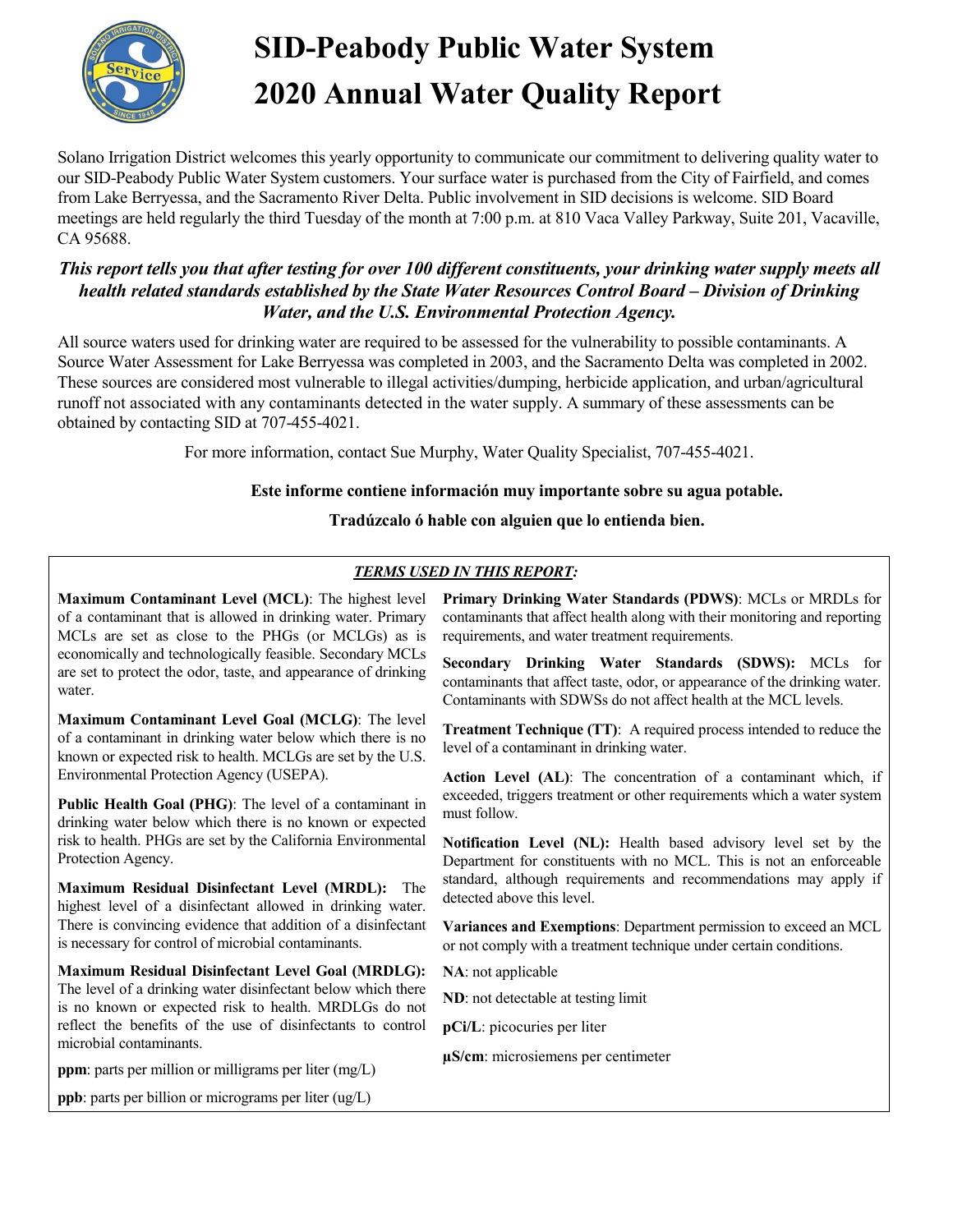#### *2020 Annual Water Quality Report Page 2 of 4*

**The sources of drinking water** (both tap water and bottled water) include rivers, lakes, streams, ponds, reservoirs, springs, and wells. As water travels over the surface of the land or through the ground, it dissolves naturally-occurring minerals and, in some cases, radioactive material, and can pick up substances resulting from the presence of animals or from human activity.

#### **Contaminants that may be present in source water include:**

- *Microbial contaminants*, such as viruses and bacteria, that may come from sewage treatment plants, septic systems, agricultural livestock operations, and wildlife.
- *Inorganic contaminants*, such as salts and metals, that can be naturally-occurring or result from urban stormwater runoff, industrial or domestic wastewater discharges, oil and gas production, mining, or farming.
- *Pesticides and herbicides*, which may come from a variety of sources such as agriculture, urban stormwater runoff, and residential uses.
- *Organic chemical contaminants*, including synthetic and volatile organic chemicals, that are byproducts of industrial processes and petroleum production, and can also come from gas stations, urban stormwater runoff, agricultural application, and septic systems.
- *Radioactive contaminants*, which can be naturally-occurring or be the result of oil and gas production and mining activities.

**In order to ensure that tap water is safe to drink**, USEPA and the State Water Resources Control Board – Division of Drinking Water (DDW) prescribe regulations that limit the amount of certain contaminants in water provided by public water systems. DDW regulations also establish limits for contaminants in bottled water that must provide the same protection for public health.

**Tables below list all of the drinking water contaminants that were detected during the most recent sampling for the constituent**. The presence of these contaminants in the water does not necessarily indicate that the water poses a health risk. DDW allows systems to monitor for certain contaminants less than once per year because the concentrations of these contaminants do not change frequently.

| TABLE 1 - SAMPLING RESULTS SHOWING THE DETECTION OF COLIFORM BACTERIA |                                     |                                         |                                                                                                                              |            |                      |                                                                                                                                        |
|-----------------------------------------------------------------------|-------------------------------------|-----------------------------------------|------------------------------------------------------------------------------------------------------------------------------|------------|----------------------|----------------------------------------------------------------------------------------------------------------------------------------|
| Microbiological<br><b>Constituents</b>                                | <b>Highest No.</b><br>of detections | <b>Months</b><br>violation              | <b>MCL</b>                                                                                                                   |            | <b>MCLG</b>          | <b>Typical Source of Bacteria</b>                                                                                                      |
| Total Coliform Bacteria                                               | (In a mo.)<br>$\Omega$              | $\theta$                                | More than 1 sample in a<br>month with a detection                                                                            |            | $\Omega$             | Naturally present in the environment                                                                                                   |
| E. coli                                                               | (In the year)<br>$\boldsymbol{0}$   | $\mathbf{0}$                            | A routine sample and a repeat<br>sample detect total coliform<br>and either sample also detects<br>fecal coliform or E. coli |            | $\theta$             | Human and animal fecal waste                                                                                                           |
| <b>TABLE 2 - CUSTOMER TAP SAMPLING RESULTS FOR LEAD AND COPPER</b>    |                                     |                                         |                                                                                                                              |            |                      |                                                                                                                                        |
| <b>Lead and Copper</b><br>(reporting units)                           | No. of<br>samples<br>collected      | 90 <sup>th</sup><br>percentile<br>level | No. of sites<br>exceeding AL                                                                                                 | AL         | <b>PHG</b>           | <b>Typical Source of Constituents</b>                                                                                                  |
| Lead (ppb)<br>8/20/2019                                               | 5                                   | ND.                                     | $\theta$                                                                                                                     | 15         | $\overline{2}$       | Internal corrosion of household water<br>plumbing systems; discharges from<br>industrial manufacturers; erosion of natural<br>deposits |
| Copper (ppm)<br>8/20/2019                                             | $\overline{\mathcal{L}}$            | 0.15                                    | $\Omega$                                                                                                                     | 1.3        | 0.30                 | Internal corrosion of household water<br>plumbing systems; erosion of natural<br>deposits; leaching from wood preservatives            |
| <b>TABLE 3 - SAMPLING RESULTS FOR SODIUM AND HARDNESS IN SOURCE</b>   |                                     |                                         |                                                                                                                              |            |                      |                                                                                                                                        |
| <b>Constituent</b><br>(reporting units)                               | <b>Sample</b><br>Date               | Average<br><b>Detected</b>              | <b>Range of</b><br><b>Detections</b>                                                                                         | <b>MCL</b> | <b>PHG</b><br>(MCLG) | <b>Typical Source of Constituent</b>                                                                                                   |
| Sodium (ppm)                                                          | Quarterly<br>2020                   | 25                                      | $18 - 31$                                                                                                                    | None       | None                 | Generally found in ground & surface water                                                                                              |
| Hardness (ppm)                                                        | Quarterly<br>2020                   | 127                                     | 62-178                                                                                                                       | None       | None                 | Generally found in ground & surface water                                                                                              |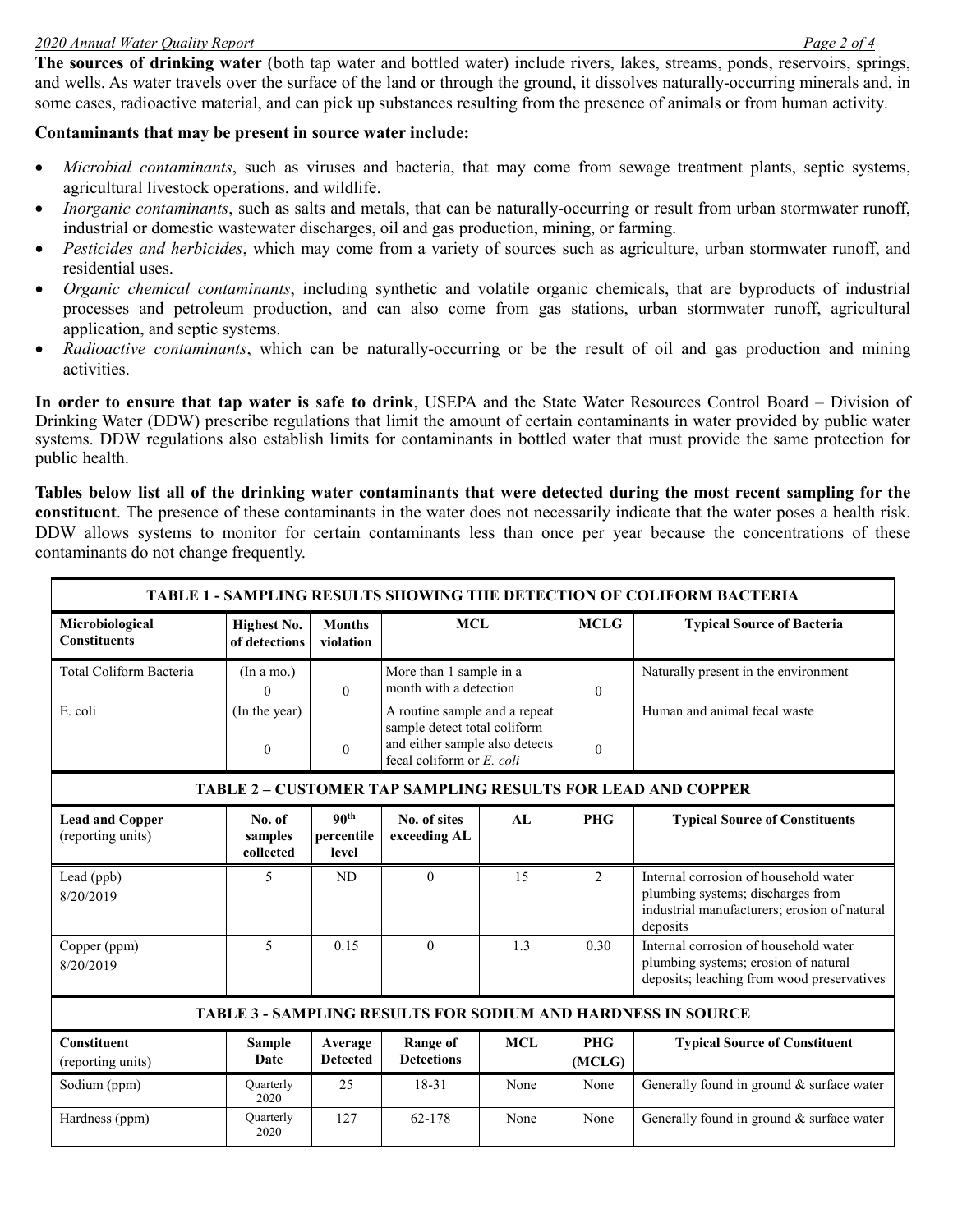| TABLE 4 - DETECTION OF CONSTITUENT WITH A PRIMARY DRINKING WATER STANDARD IN SOURCE    |                              |                            |                                      |                                   |                                          |                                                                                       |
|----------------------------------------------------------------------------------------|------------------------------|----------------------------|--------------------------------------|-----------------------------------|------------------------------------------|---------------------------------------------------------------------------------------|
| <b>Constituent</b><br>(reporting units)                                                | <b>Sample</b><br>Date        | Average<br><b>Detected</b> | <b>Range of</b><br><b>Detections</b> | <b>MCL</b><br>[MRDL]              | <b>PHG</b><br>(MCLG)<br>[MRDLG]          | <b>Typical Source of Constituent</b>                                                  |
| Aluminum (ppm)                                                                         | Quarterly<br>2020            | 0.04                       | $0.02 - 0.10$                        | $\mathbf{1}$                      | 0.6                                      | Erosion of natural deposits; residue from<br>some surface water treatment processes   |
| Fluoride (ppm)                                                                         | Quarterly<br>2020            | 0.73                       | $0.63 - 0.83$                        | 2.0                               | $\mathbf{1}$                             | Erosion of natural deposits; water<br>additive which promotes strong teeth            |
| Disinfection Byproducts, Disinfectant Residuals, and Disinfection Byproduct Precursors |                              |                            |                                      |                                   |                                          |                                                                                       |
| TTHMs (Total<br>Trihalomethanes) (ppb)                                                 | Quarterly<br>2020            | 59                         | 48-74                                | 80 <sup>1</sup>                   | NA                                       | By-product of drinking water<br>chlorination                                          |
| Haloacetic Acids (ppb)                                                                 | Quarterly<br>2020            | 24                         | $9.6 - 53$                           | 60 <sup>1</sup>                   | NA                                       | By-product of drinking water<br>chlorination                                          |
| Chlorine (ppm)                                                                         | Monthly<br>2020              | 0.53                       | $0.14 - 0.95$                        | $[MRDL =$<br>$4.0$ (as<br>$Cl2$ ] | $[MRDLG =$<br>$4$ (as Cl <sub>2</sub> )] | Drinking water disinfectant added for<br>treatment                                    |
|                                                                                        |                              |                            |                                      |                                   |                                          | TABLE 5 - DETECTION OF CONSTITUENT WITH A SECONDARY DRINKING WATER STANDARD IN SOURCE |
| <b>Constituent</b><br>(reporting units)                                                | <b>Sample</b><br><b>Date</b> | Average<br><b>Detected</b> | <b>Range of</b><br><b>Detections</b> | <b>MCL</b>                        | <b>PHG</b><br>(MCLG)                     | <b>Typical Source of Constituent</b>                                                  |
| Aluminum (ppm)                                                                         | Quarterly<br>2020            | 0.04                       | $0.02 - 0.10$                        | 0.2                               | <b>NA</b>                                | Erosion of natural deposits; residual from<br>some surface water treatment processes  |
| Chloride (ppm)                                                                         | Quarterly<br>2020            | 15                         | $10.0 - 26.5$                        | 500                               | <b>NA</b>                                | Runoff/leaching from natural deposits;<br>seawater influence                          |
| Odor (units)                                                                           | <b>Ouarterly</b><br>2020     | 1.4                        | $1.0 - 1.4$                          | 3                                 | <b>NA</b>                                | Naturally-occurring organic materials                                                 |
| Specific Conductance<br>$(\mu S/cm)$                                                   | Quarterly<br>2020            | 349                        | 238-489                              | 1600                              | NA                                       | Substances that form ions when in water;<br>seawater influence                        |
| Sulfate (ppm)                                                                          | Quarterly<br>2020            | 32.8                       | 24.3-41.6                            | 500                               | NA                                       | Runoff/leaching from natural deposits                                                 |
| <b>Total Dissolved Solids</b><br>(ppm)                                                 | Quarterly<br>2020            | 211                        | 188-241                              | 1000                              | NA                                       | Runoff/leaching from natural deposits                                                 |
| Turbidity (units)                                                                      | Quarterly<br>2020            | 0.05                       | $0.04 - 0.08$                        | 5                                 | NA                                       | Soil runoff                                                                           |

(1) Compliance is based on a locational running annual average (LRAA).

 **\****Any violation of an MCL, MRDL, or TT is asterisked. Additional information regarding the violation is provided later in this report.*

## **For Systems Providing Surface Water as a Source of Drinking Water:**

| <b>TABLE 7 - SAMPLING RESULTS RELATED TO TREATMENT OF SURFACE WATER SOURCES</b>                          |                                                                                                                                                                                     |  |  |  |
|----------------------------------------------------------------------------------------------------------|-------------------------------------------------------------------------------------------------------------------------------------------------------------------------------------|--|--|--|
| Treatment Technique <sup>(a)</sup><br>(Type of approved filtration technology used)                      | Conventional Filtration                                                                                                                                                             |  |  |  |
| Turbidity Performance Standards <sup>(b)</sup><br>(that must be met through the water treatment process) | Turbidity of the filtered water must:<br>$1 - Be$ less than or equal to $0.3$ NTU in 95% of measurements in a month.<br>$2 - Not exceed 1.0 NTU$ for more than one continuous hour. |  |  |  |
| Lowest monthly percentage of samples that met Turbidity<br>Performance Standard No. 1.                   | $100\%$                                                                                                                                                                             |  |  |  |